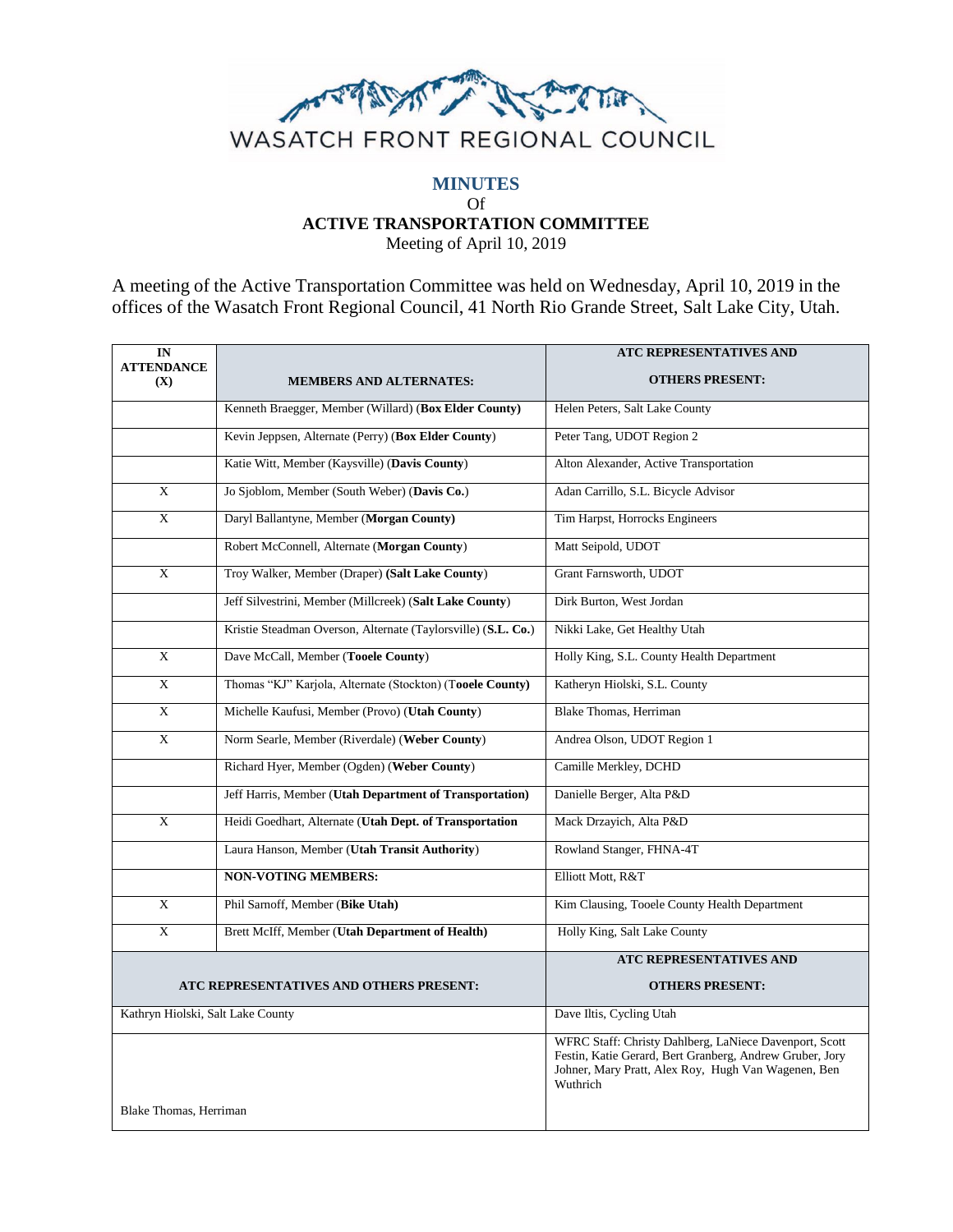MINUTES – Active Transportation Committee April 10, 2019 Page 2

- 1. **Welcome and Introductions [Recording 00:00].** Mayor Jo Sjoblom, ATC Chair, called the meeting to order at 9:50 a.m. Mayor Sjoblom welcomed committee members and guests, and introductions were made. Mayor Witt from Kaysville and Mayor Kaufusi from Provo are newly appointed members to ATC.
- 2. **ACTION: Approval of Meeting Minutes/Summary [Recording 03:09].** Mayor Sjoblom entertained a motion to approve the minutes of the Active Transportation Committee meeting held on February 13, 2019.

*A motion was made by Daryl Ballentyne, and seconded by Norm Searle, that the Minutes of February 13, 2019 be approved without changes.* Motion carried unanimously.

- 3. **Public Comment [Recording 03:42]**. There were none.
- 4. **Chair Report [Recording 04:12].** Trail Connection at Highway 89 Underpass. Mayor Sjoblom of South Weber City gave a report of the newly approved trail to be constructed under a culvert at the mouth of Weber Canyon. Ms. Sjoblom indicated there are three major regional trails that stop at the border of the city. In order to connect the regional trails, UDOT has agreed to construct a culvert underneath Highway 89 at the mouth of Weber Canyon as part of the Highway 89 freeway conversion project. South Weber City will also receive a TLC grant from WFRC to do the planning and engineering for the trail that leads to that connection**.**
- 5. **Regional Transportation Plan Update (GOAL 1: Regional Plan) [Recording 06:02].** Hugh Van Wagenen, WFRC, gave an update on the Regional Transportation Plan (RTP). This is a culmination of a four-year planning effort from Point of the Mountain to Brigham City and parts of Box Elder County that is now wrapping up. It has involved local entities, special interest groups, UDOT, UTA, MAG, and the general public. On April 17, 2019, there will be Technical Advisory Committee (TAC) meetings representing the urbanized areas of Ogden-Layton and Salt Lake-West Valley. They will have an opportunity to recommend the RTP to the Regional Growth Committee and then to WFRC.

There was a PowerPoint presentation that identified project development and the improved language for the UDOT projects (with the help of feedback from this Committee at its last ATC meeting) for the next 30 years.

Mr. Van Wagenen indicated that after an adoption in May, they will coordinate with other MPOs in the state to work on the Unified Transportation Plans.

## 6. **TLC Awards Presentation (GOAL 2: Local Plans) [Recording 09:40].** Alex Roy with WFRC,

outlined awards that will be granted to the 2019 TLC projects through the next funding cycle. This program is designed to help local communities meet their planning processes and reduce impacts of transportation and make bikeable, walkable, livable communities. There are \$1.5 million on total projects statewide. Funds will go to nine projects in the Salt Lake urbanized area and six projects in the Ogden and Layton urbanized area. Three of those projects are multi-jurisdictional active transportation plans involving a total of 13 cities. An updated map is on the WFRC web site. Mr. Roy gave an update on the following (PowerPoint presentation):

- a. Mid-Valley Active Transportation Plan (Millcreek, Midvale, Murray, Cottonwood Heights, Taylorsville, Holladay)
- b. Sandy/Draper Active Transportation Plan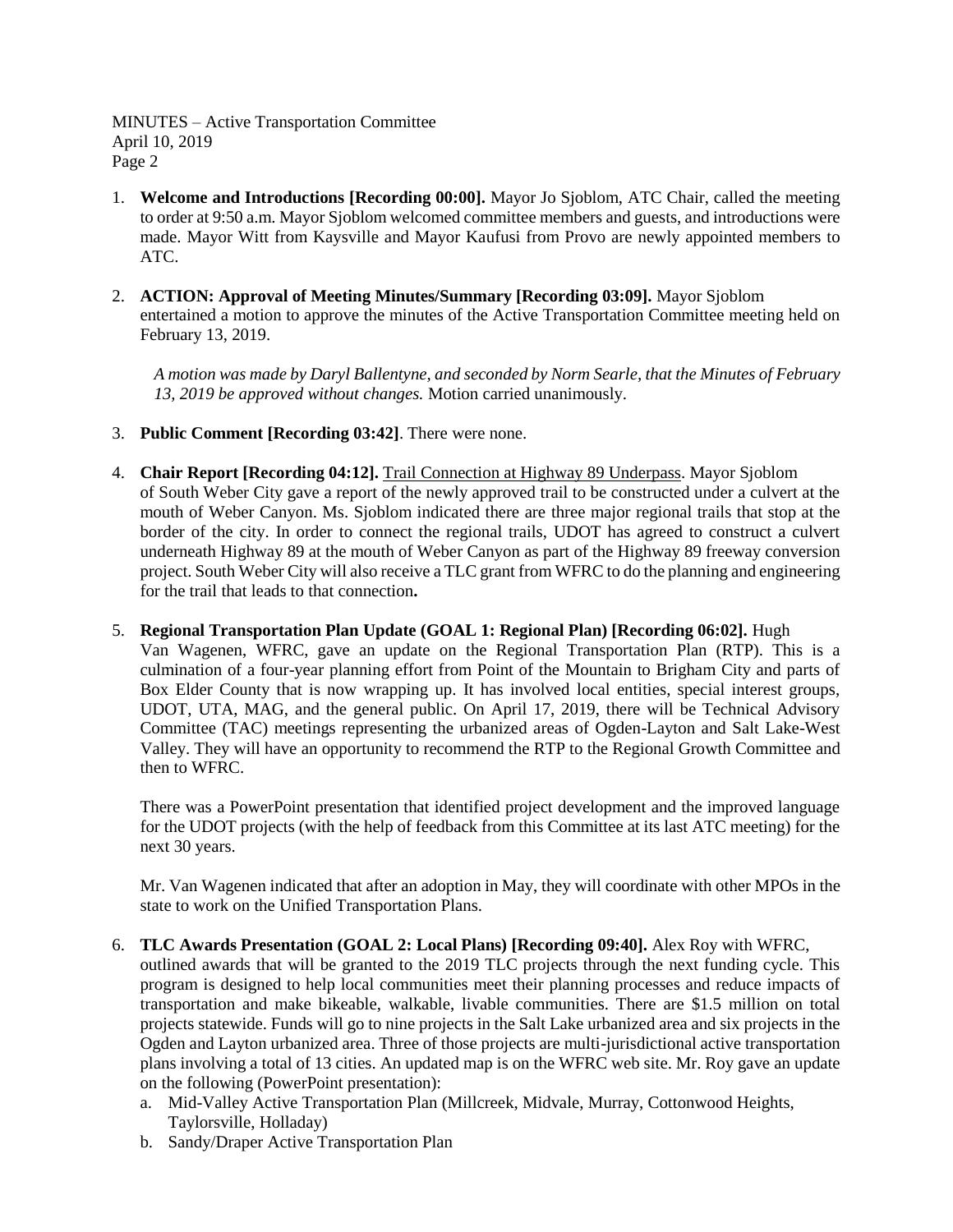MINUTES - Active Transportation Committee April 10, 2019 Page 3

- c. North Davis Communities Active Transportation Implementation Plan (Clearfield, Sunset, Clinton, Syracuse, West Point)
- d. Design of Weber River Parkway to Bonneville Shoreline Trail
- e. North Davis Communities Active Transportation Implementation Plan (Clearfield, Sunset, Clinton, Syracuse, West Point)
- f. Design of Weber River Parkway to Bonneville Shoreline Trail

Mayor Walker, Vice Chair commented on the Lehi connection at the south end of the valley. Mr. Gruber said TLC is team-assisted for transportation choices and how they link to land use. Goals and objectives were discussed. The first goal for TLC is the ability to fund regionally; and the second goal is to help put local plans in place and be consistent.

## 7. **STP/CMAQ/TAP TAC Recommendations (GOAL 3: Build) [Recording 18:17].** Ben

Wuthrich, WFRC, gave an overview of the Transportation Improvement Program (TIP), and explained the application and selection process of recommended projects from the Technical Advisory Committee. This is updated annually with requests during the year. In September, a regional letter of intent is submitted to identify projects for a concept report from the sponsor. These reports are submitted with specific data to measure with. The next step is going through an evaluation process to determine eligibility, with meetings held from the end of June through March with the technology advisory committees.

Mr. Wuthrich gave a PowerPoint presentation, explaining projects and funding. In the urbanized areas of Ogden and Layton (that run from North Salt Lake to Brigham City), 48 projects were requested, at a total over \$260 million. Of those projects the three funding types were discussed that WFRC uses: Surface Transportation Program (STP); CM/AQ (Congestion Mitigation/Air Quality Program); and the non-motorized Transportation Alternative Program (TAP).

In the Salt Lake and West Valley region, 46 projects totaling more than \$308 million were requested. Mr. Wuthrich stated that the Regional Council is asking them to focus on large bike areas, pedestrians and infrastructure in support of Wasatch Choice and having active transportation components.

There are eight recommended projects from the TAP program: (1) North Salt Lake: construction of missing sidewalk on Redwood Road; (2) Roy: sidewalk to provide safe routes to school; (3) Ogden: traffic signal on  $20<sup>th</sup>$  Street due to poor visibility for bikes, cars, and pedestrians; (4) Magna: construction of missing sidewalk to provide safe route to school; (5) Magna: extend a piece of the Utah Salt Lake canal trail from 3930 South to 3680 South; (6) Millcreek: construct sidewalk on rough shoulder; and (7) Expansion of Green Bike Salt Lake.

ATC will have an opportunity to comment on the recommended projects for the Trans Com meeting next week.

8**. Legislative Update (GOAL 3: Build; and GOAL 5: Coordinate) [Recording 32:56].** Hugh Van Wagenen and Heidi Goedhart gave a recap of legislative bills.

a. *SB72 (passed): State Transportation Investment Fund (TIF) and Transit Transportation Investment Fund (TTIF)*. Ms. Goedhart said that this is a refining structure with SB36, which was adopted last year. It will lift restrictions with more spending flexibility for active transportation; and can be used for stand-alone projects for the next five years. By the end of summer there will be a reprioritization.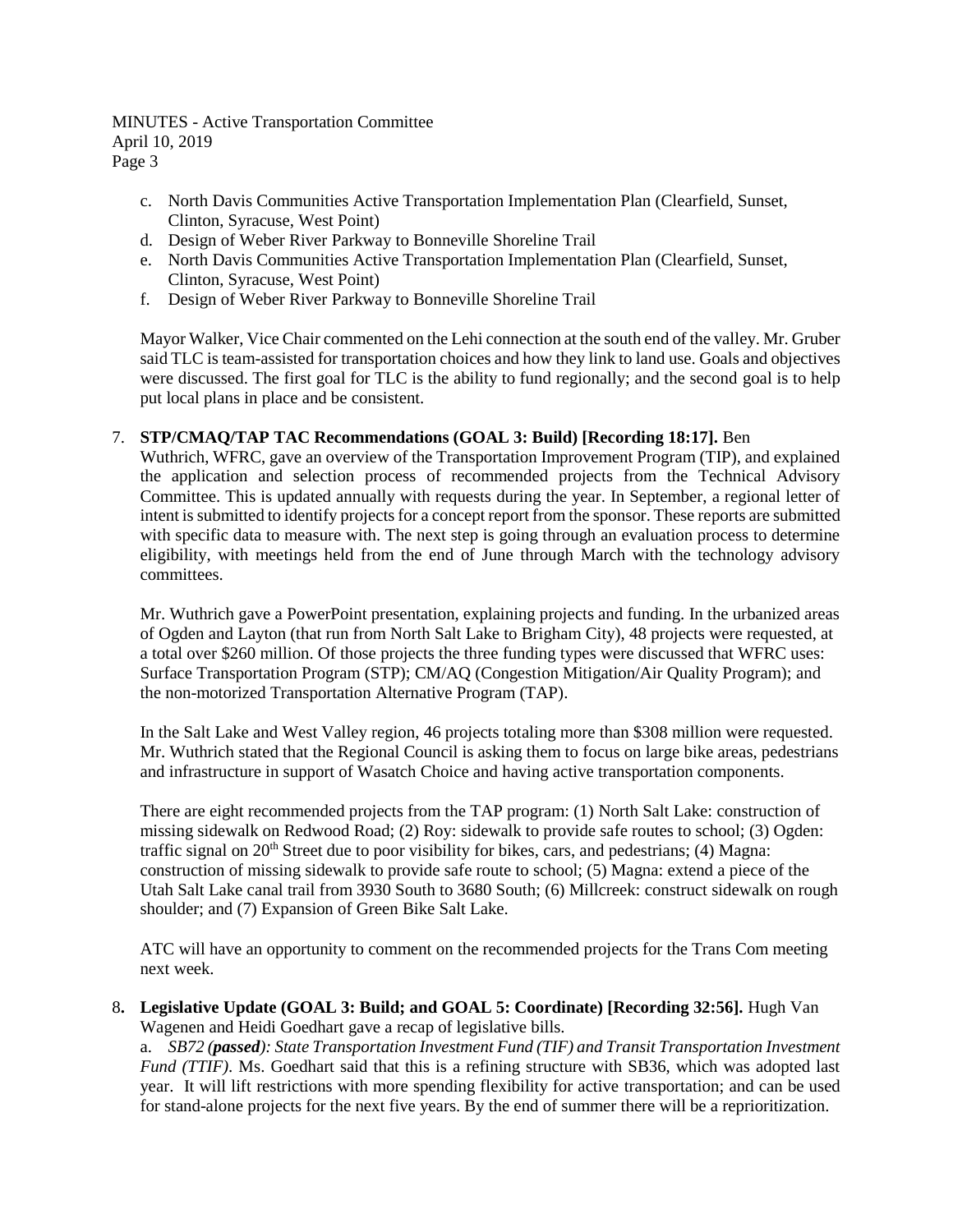MINUTES – Active Transportation Committee April 10, 2019 Page 4

*b. SB139: Motor Assisted Transportation Amendments (e-scooters) (passed).* Mr. Van Wagenen stated there are amendments for scooters, with issues in state code on how to legally be ridden (such as, not travelling on roads over 25 plus m.p.h.; and not in four-lane roads; and an issue of having altered scooters). This gives local authorities regulation to administer fees and coordination of crossing city boundaries.

c. *SB34: Moderate Income Housing Bill (passed)*. With affordable Housing amendments passed, language has been added that requires each municipality to consider active transportation in their General Plans. Updated general plans are due by December 1, 2019.

d*. Technical Assistance Appropriation* (like TLC program) *(passed)*. \$1 million was appropriated through UDOT.

e. *Bike Utah*: Youth BEST and Governor's1,000 Miles campaign funded. Phil Sarnoff spoke about appropriations. He indicated that his staff provides technical assistance.

f*. HB161 Idaho Stop* (**did not pass**). This is considered a rolling stop for cyclists, and is too complex for signalized stops and train areas. There is a need to wait until change in legislature.

g. *HB13 Hands Free,* "Distracted Driver Amendment" (**did not pass**).

Other bills discussed, included:

- HB208 was not funded for providing routes to schools. Mr. Sarnoff stated although funding not provided the law now requires UDOT to have a Safe Routes to School Program.
- HB139 includes penalties, including "rolling coal": diesel trucks with clouds of black smoke that they can deliberately blast out, which affects cyclists
- 9**. Bike Month Activity Ideas Sharing [Recording 56:50].** With Bike Month in May, this was an opportunity for ATC members and partners to discuss activities in their respective cities: what worked well in the past; what challenges they may have; and opportunities to engage other community partners like schools, chambers of commerce, and others. At the end of the discussion, everyone should have a take-away of what they can do in their community for Bike Month.

Heidi Goedhart is sending out a mass mailing of a statewide bike poster to businesses, and available to WFRC for promotion (two handouts). Many ideas were exchanged, that included: WFRC holds a "bike to work" month, done in groups with co-workers. Each city enjoys its own biking event, including: coffee and bagels; mobile bike repair crew; Provo fixes kids' bikes while in school; and there are Mother's Day "Worldwide Rides." (Also refer to a handout resource sheet). Mr. Van Wagenen has a personal challenge, and offers lunch to anyone who reaches a Bingo blackout. Here are some statewide events:

- a. Golden Spoke Ride is Saturday, May 11
- b. Bike to Work Week is May 13-19
- c. Bike to Work Day is Friday, May 17
- d. Bike to School Week is May 6-10

At the next meeting to be held on June 12, members and participants are challenged use their bikes.

## 10**. Agency/City/County Program Updates [Recording 1:15:11]**

- a. Salt Lake County
- b. UDOT
- c. UTA
- d. Weber County